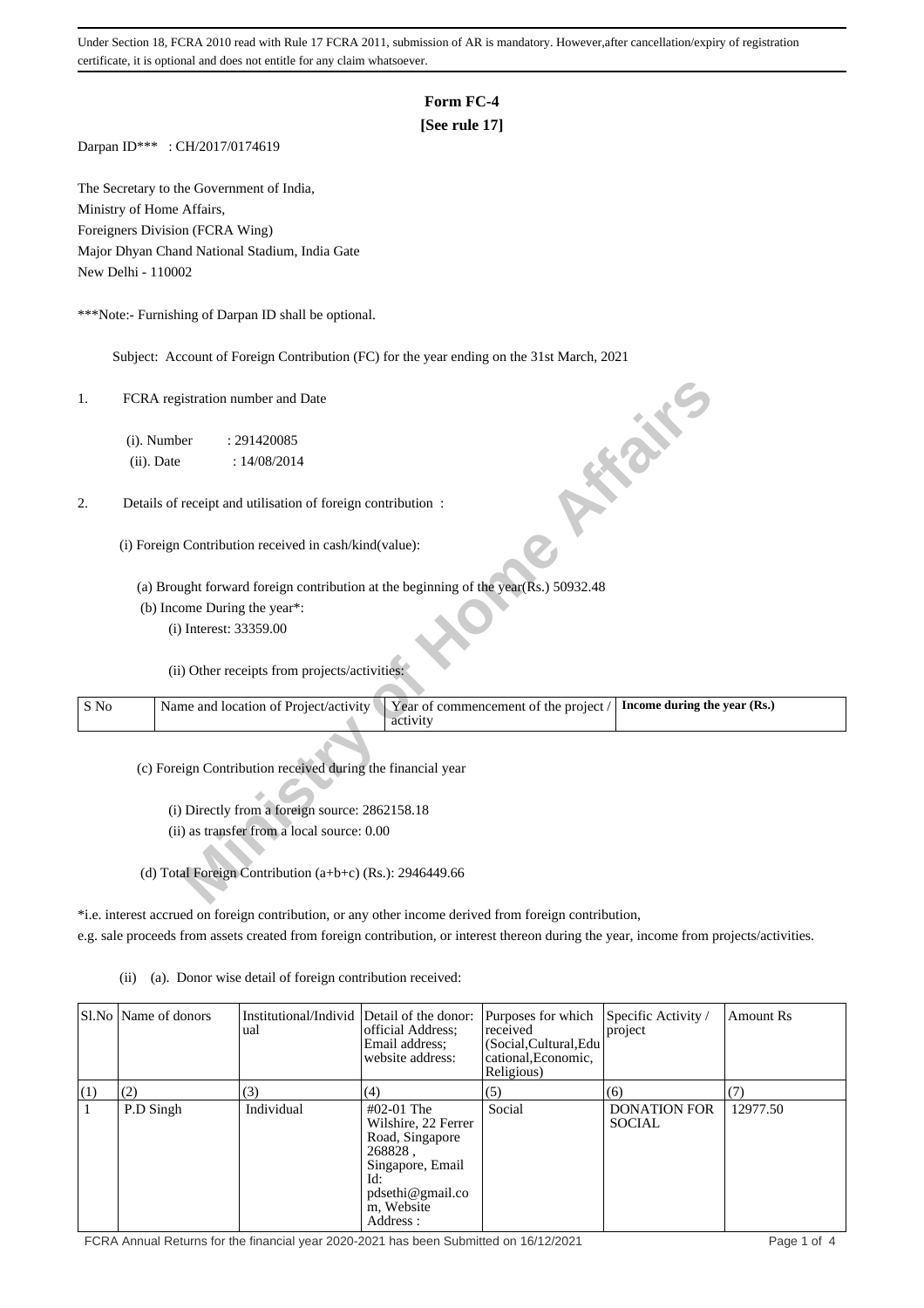|                | Sl.No   Name of donors                  | Institutional/Individ<br>ual | Detail of the donor:<br>official Address;<br>Email address;<br>website address:                                                              | Purposes for which<br>received<br>(Social,Cultural,Edu<br>cational, Economic,<br>Religious) | Specific Activity /<br>project                         | <b>Amount Rs</b> |
|----------------|-----------------------------------------|------------------------------|----------------------------------------------------------------------------------------------------------------------------------------------|---------------------------------------------------------------------------------------------|--------------------------------------------------------|------------------|
| $\overline{2}$ | <b>INTELLIX</b><br><b>SOLUTIONS INC</b> | Institutional                | 2603 Camino<br>Ramon, #274 San<br>Ramon, CA 94583,<br><b>UNITED STATES</b><br>, United States of<br>America, Email Id:<br>, Website Address: | Social                                                                                      | <b>DONATION FOR</b><br><b>SOCIAL</b><br><b>PURPOSE</b> | 292677.47        |
| 3              | Goldman Sachs                           | Institutional                | 225 Reinekers<br>Lane, Suite 375,<br>Alexandria, VA<br>22314 USA,<br>United States of<br>America, Email Id:<br>, Website Address :           | Social                                                                                      | <b>DONATION FOR</b><br><b>SOCIAL</b>                   | 2412524.64       |
| $\overline{4}$ | <b>SEE YOUR</b><br><b>IMPACT</b>        | Institutional                | 401, BENDIGO<br><b>BLVD N, NORTH</b><br>BEND, WA.<br><b>United States of</b><br>America, Email Id:<br>, Website Address:                     | Social                                                                                      | <b>DONATION FOR</b><br><b>SOCIAL</b><br><b>PROJECT</b> | 143978.57        |

| Sl.No | $\mathbf{r}$<br>Purpose | --------<br>Amount |
|-------|-------------------------|--------------------|
|       | $\sim$ $\sim$<br>Social | 2862158.18         |

| ┭            | <b>DEL TOON</b><br><b>IMPACT</b>                                                                                                                                | msututuonai                                                                                                  |                  | <b>TUI, DEINDIUU</b><br><b>BLVD N, NORTH</b><br>BEND, WA,<br>United States of<br>America, Email Id:<br>, Website Address: |                | povial                  |                       | DOIVATION L'ON<br><b>SOCIAL</b><br><b>PROJECT</b> | $1 + 3710.31$  |         |  |  |
|--------------|-----------------------------------------------------------------------------------------------------------------------------------------------------------------|--------------------------------------------------------------------------------------------------------------|------------------|---------------------------------------------------------------------------------------------------------------------------|----------------|-------------------------|-----------------------|---------------------------------------------------|----------------|---------|--|--|
|              |                                                                                                                                                                 | (b) Cumulative purpose-wise amount of all foreign contribution donation received :                           |                  |                                                                                                                           |                |                         |                       |                                                   |                |         |  |  |
| Sl.No        | Purpose                                                                                                                                                         |                                                                                                              |                  |                                                                                                                           |                | Amount                  |                       |                                                   |                |         |  |  |
| $\mathbf{1}$ | Social                                                                                                                                                          |                                                                                                              |                  |                                                                                                                           |                | 2862158.18              |                       |                                                   |                |         |  |  |
| 3.           | Details of Utilization of foreign contribution:<br>(a) Details of activities/projects for which foreign contribution has been received and utilised (in rupees) |                                                                                                              |                  |                                                                                                                           |                |                         |                       |                                                   |                |         |  |  |
| Sl. No.      | Name of<br>vity                                                                                                                                                 | Address/L<br>project/acti ocation                                                                            | Previous Balance |                                                                                                                           |                | Receipt during the year | Utilised              |                                                   | <b>Balance</b> |         |  |  |
|              |                                                                                                                                                                 |                                                                                                              | In cash          | In Kind                                                                                                                   | In cash        | In Kind                 | In cash               | In Kind                                           | In cash        | In Kind |  |  |
| (1)          | (2)                                                                                                                                                             | (3)                                                                                                          | (4)              | (5)                                                                                                                       | (6)            | (7)                     | (8)                   | (9)                                               | (10)           | (11)    |  |  |
| $\mathbf{1}$ | <b>NANHI</b><br><b>JAAN</b>                                                                                                                                     | SCO 343-<br>345<br><b>SECTOR</b><br>34A<br><b>CHANDI</b><br><b>GARH</b><br>Chandigar<br>Chandigar<br>h160022 | 50932.48         | 0.00                                                                                                                      | 2895517.1<br>8 | 0.00                    | 2082331.0<br>$\Omega$ | 0.00                                              | 864118.66      | 0.00    |  |  |
|              |                                                                                                                                                                 |                                                                                                              |                  |                                                                                                                           |                |                         |                       |                                                   |                |         |  |  |

(b) Details of utilisation of foreign contribution:

(i) Total Utilisation\*\* for projects as per aims and objectives of the association (Rs.):2082331.00

 (ii) Total administrative expenses as provided in rule 5 of the Foreign Contribution (Regulation) Rules, 2011 (Rs.) :0.00

\*\* It is affirmed that the utilisation of foreign contribution is not in contravention of the provisions contained in the Foreign Contribution(Regulation) Act, 2010 (42 of 2010) and more particularly in section 9 and section 12 of the Act which, inter-alia, states that the acceptance of foreign contribution is not likely to affect prejudicially

- (A) the soverignty and integrity of india; or.
- (B) the security, strategic, scientific or echnomic interest of the state; or

(C) the public interest; or

FCRA Annual Returns for the financial year 2020-2021 has been Submitted on 16/12/2021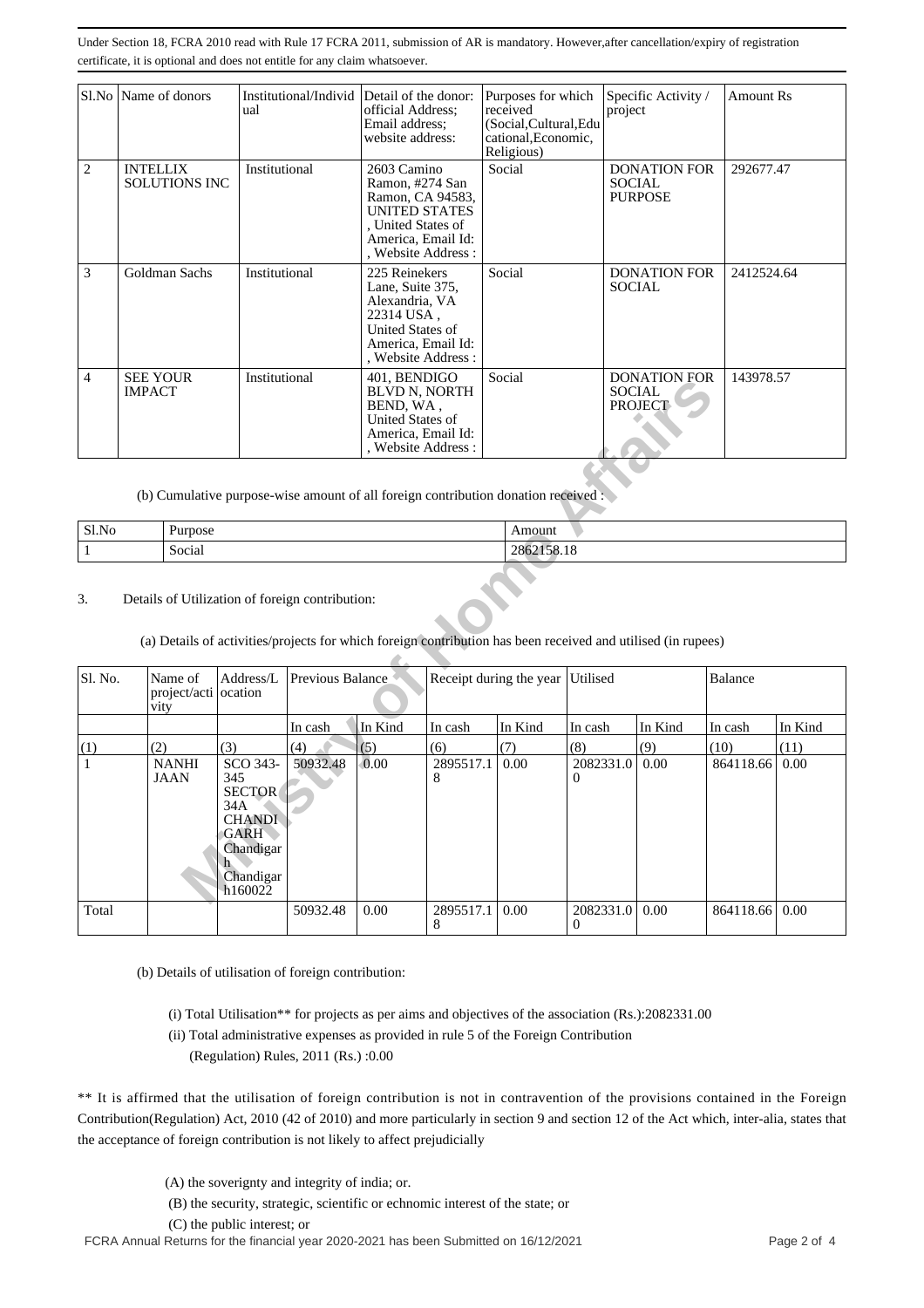- (D) freedom or fairness of election to any legistature; or
- (E) friendly relations with any foreign state; or

(F) harmony between religious, racial, social, lingusitic or relgional groups, castes or communities.

(c) Total purchase of fresh assets (Rs.)

| SI.<br>INO. | 21at10n<br>nat<br>⊶<br>ne<br>$^{\prime}$<br>$\sim$<br>. | Jet<br>≂тапь<br>. | - - - | Ota<br>. R C<br>.<br>. |
|-------------|---------------------------------------------------------|-------------------|-------|------------------------|
|             |                                                         |                   |       |                        |

#### (d) FC transferred to other associations

| $\mathbf{r}$<br>Sl.<br>NO. | association<br>Name<br>the<br>' OI | Date                     | rpose<br>uı | Amount   |
|----------------------------|------------------------------------|--------------------------|-------------|----------|
|                            | $\overline{\phantom{a}}$<br>. .    | $\overline{\phantom{a}}$ | - 14        | . .<br>ີ |

### 4. Details Of unutilised foreign contribution:

#### (i) Total FC invested in term Deposits (Rs.):

|                  | (e) Total utilisation In the year $(Rs.)(b+c+d)$ 2082331.00    |                                                                                            | <b>HIGHE</b>           |                         |  |
|------------------|----------------------------------------------------------------|--------------------------------------------------------------------------------------------|------------------------|-------------------------|--|
| $\overline{4}$ . | Details Of unutilised foreign contribution:                    |                                                                                            |                        |                         |  |
|                  | (i) Total FC invested in term Deposits (Rs.):                  |                                                                                            |                        |                         |  |
| Sl. No.          | Details                                                        |                                                                                            | Total(in Rs.)          |                         |  |
| (i)              | Opening Balance of FD                                          |                                                                                            | 0.00                   |                         |  |
| (ii)             | FD made during the year                                        |                                                                                            | 0.00                   |                         |  |
| (iii)            | Less: realisation of previous FD                               |                                                                                            | 0.00                   |                         |  |
|                  | Closing balance of FD                                          |                                                                                            | 0.00                   |                         |  |
|                  |                                                                | (ii) Balance of unutilised foreign contribution, in cash/bank, at the end of the year(Rs): |                        |                         |  |
|                  | $(a)$ Cash in hand: $0.00$                                     |                                                                                            |                        |                         |  |
|                  |                                                                | (b) in FC designated bank account: 864118.66                                               |                        |                         |  |
|                  | (c) in utilisation bank $account(s)$ : 0.00                    |                                                                                            |                        |                         |  |
| 5.               | Details of foreigners as Key functionary/working/associated: 0 |                                                                                            |                        |                         |  |
| 6.               |                                                                | Details of Land and Building remained unutilised for more than two year:                   |                        |                         |  |
| Sl. No.          | Location of Land and<br><b>Building</b>                        | Year of acquisition                                                                        | Purpose of acquisition | Reason of unutilisation |  |
| (1)              | (2)                                                            | (3)                                                                                        | (4)                    | (5)                     |  |
|                  |                                                                |                                                                                            |                        |                         |  |

- (c) in utilisation bank account(s): 0.00
- 5. Details of foreigners as Key functionary/working/associated: 0
- 6. Details of Land and Building remained unutilised for more than two year:

| Sl. No. | Location of Land and<br>Building | Year of acquisition | Purpose of acquisition | Reason of unutilisation |
|---------|----------------------------------|---------------------|------------------------|-------------------------|
|         | $\sim$                           | <b>V</b>            |                        |                         |

(7) (a) Details of designated FC bank account for receipt of Foreign Contribution (As on 31st March of the year ending):

| Name of the<br>Bank           | <b>Branch Address</b><br>With pincode)                                 | Phone No.   | E-mail                               | <b>IFSC</b> Code | Account No  | Date of Opening<br>Account |
|-------------------------------|------------------------------------------------------------------------|-------------|--------------------------------------|------------------|-------------|----------------------------|
|                               |                                                                        | (3).        | (4)                                  | (5)              | (6)         |                            |
| <b>STATE BANK</b><br>OF INDIA | 11 Sansad Marg,<br>New Delhi 110<br>001. NEW<br>DELHI, Delhi,<br>Delhi | 01123374390 | fcra.00691@sbi.c SBIN0000691<br>0.1n |                  | XXXXXXX3708 | 19/02/2021                 |

(b) Details of all utilization bank accounts for utilization of Foregin Contribution (As on 31st March of the year ending)

| Name of the<br>Bank | <b>Branch Address</b><br>With pincode) | Phone No. | E-mail | <b>IFSC</b> Code | Account No | Date of Opening<br>Account |
|---------------------|----------------------------------------|-----------|--------|------------------|------------|----------------------------|
|                     | ے                                      | UJ.       | (4     |                  | (6)        |                            |